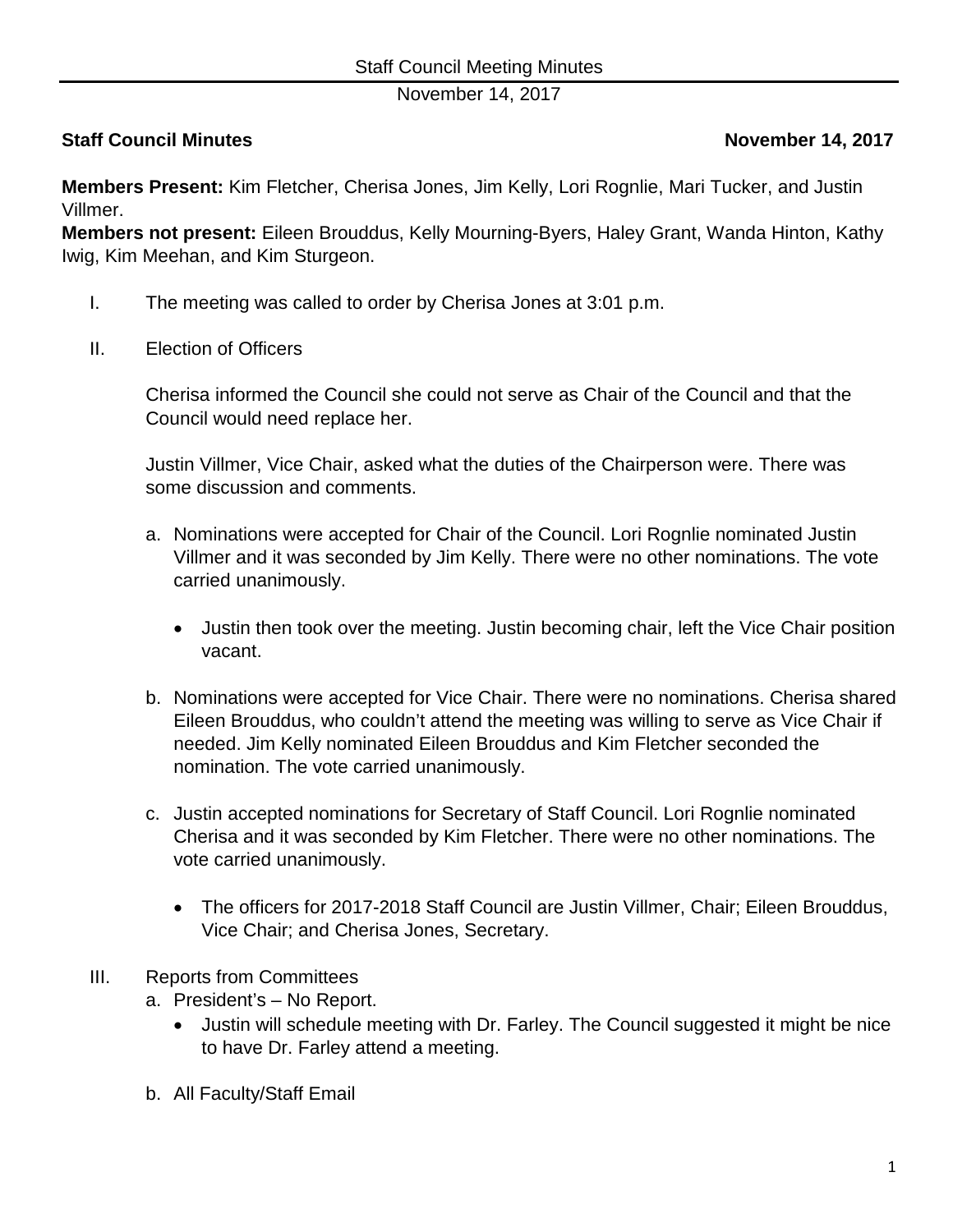- Cherisa reported the committee was working on finding a way for faculty and staff to distribute announcements and other information across campus but separating it from official announcements. Cherisa said she resigned from the Committee.
- Mari Tucker agreed to be the new representative.
- c. Benefits No report.
- d. Washburn Board of Regents
	- Justin shared some of the highlights of the meeting. There was discussion on: a new indoor practice field, the Frank Agency marketing company, funding, bonds, and the building of the new Law school.
- e. Food Advisory
	- Cherisa reported they met and plan to meet regularly once a month.
	- Steven Dabbs from Chartwells urged visitors to leave suggestions in the suggestion box at Lincoln or the Union to make staff aware of visitors concerns in regards to the food or service. Suggestions for new foods are also welcomed.
	- Lori Rognlie suggested perhaps the suggestion box could be moved by the condiments for better access and Chartwells should supply a pen and paper for the box. Cherisa will take to the next Food Advisory meeting.
- f. Parking Ticket
	- Justin discussed the need for new representatives from the Council one exempt and one nonexempt. Lori Rognlie and Jim Kelly agreed to serve on the committee.
- g. Safety Committee No Report
- IV. New Business / Items for Discussion
	- a. Justin asked about the low attendance at the meeting.
		- Jim Kelly expressed a need for Staff Council to have a clear purpose and define what the council does. He agreed there was a need to address the question that was asked by Lori Rognlie previously, "What does Staff Council do?"
		- Lori Rognlie agreed with Jim and suggested the Council work on being more visible to make staff aware of the Council is. She also suggested members of Staff Council could serve ice cream during the Ice Cream Scoop days or sell hot chocolate during the winter. Something to be "seen" as involved on campus.
	- b. Jim Kelly and Kim Fletcher asked for a list of their constituents. Justin and Cherisa will work on getting representatives a list of their constituents.
	- c. Lori Rognlie asked what was the date for the HLC visit. The date will be given at next month's meeting.